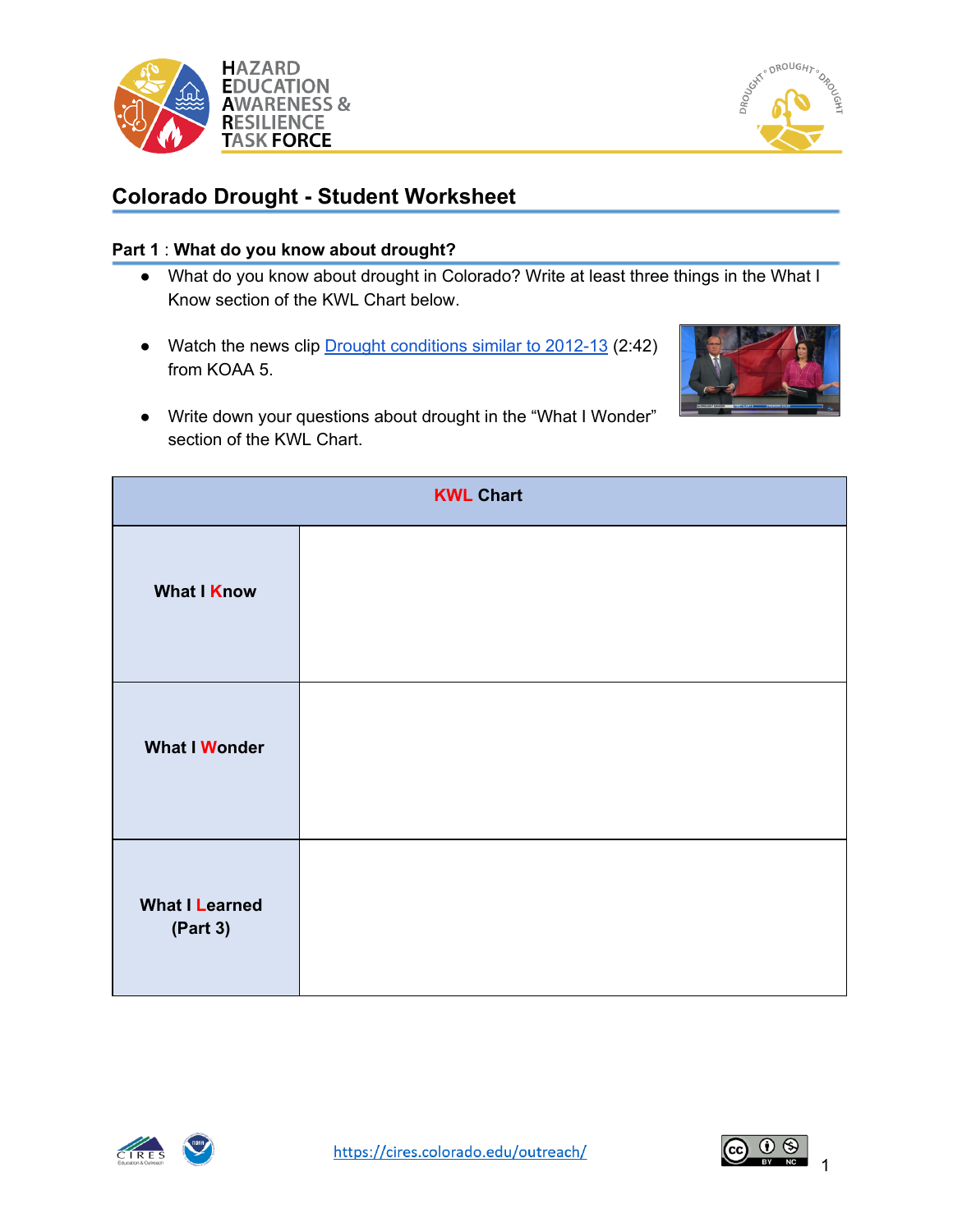



# **Part 2: Group 1**

## **Climatologists (Palmer Drought Severity Index and Standardized Precipitation Index)**

Investigate the Palmer Drought Severity Index, precipitation, and temperature for April 2013. Research how the Palmer Drought Severity Index and the Standard Precipitation Index are created, and find out what the index measurement was for Colorado in April 2013.

Create 2-3 slides to present to your classmates that include:

- An explanation of the Palmer Drought Severity Index
- The Palmer Drought Severity Index data for April 2013
- An explanation of the Standardized Precipitation Index
- The Standardized Precipitation Index data for April 2013

- Palmer Drought Severity Index (PDSI) [explanation](https://www.droughtmanagement.info/palmer-drought-severity-index-pdsi/)
- [Historical](https://www.ncdc.noaa.gov/temp-and-precip/drought/historical-palmers/psi/201304-201304) Palmer Drought Indices
	- Select the following:
		- Palmer: *Palmer Drought Severity Index*
			- *-* Start Year: *2013* Start Month: *April*
		- End Year: *2013* End Month: *April*
	- Press "Submit"
	- Add a screenshot of the map to your slides.
	- [Standardized](https://www.droughtmanagement.info/standardized-precipitation-index-spi/) Precipitation Index (SPI) explanation
- [ClimatView](http://ds.data.jma.go.jp/tcc/tcc/products/climate/climatview/frame.php?&s=1&r=0&d=0&y=2019&m=2&e=8&t=0&l=0&k=0&s=1) Tool
	- Select the following:
		- Region: *North America*
		- Element: *SPI 3-month*
		- Year/Month: *2013 4*
		- Map Reso.: *High*
	- Select "Show"
	- Find the "GRAND JUNCTION/WALKER FIELD CO." station (the names of stations appear when you hover your mouse over it). Click on it.
	- A graph should appear. Take a screenshot of the temperature, precipitation and dryness graphs and add it to your slides.
	- Make a note of the 3-month SPI number, found in the data table below in the 2013-04 row, 3-month SPI column.



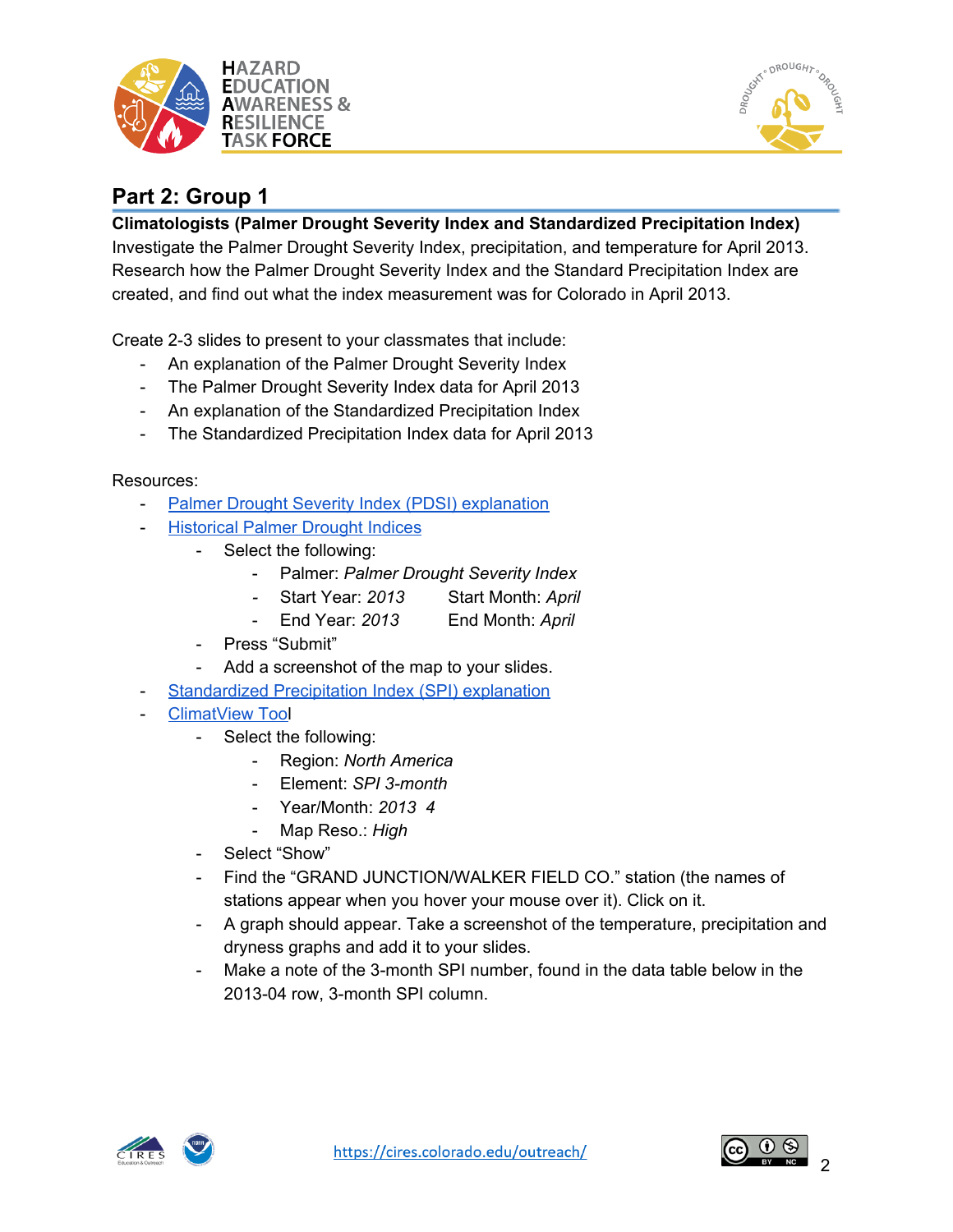



# **Group 2**

## **Soil Scientists (Soil Moisture Levels)**

Why does soil moisture matter? Investigate soil moisture at two different depths for April 2013.

Create 2-3 slides to present to your classmates that include:

- An explanation of why soil moisture matters for classifying drought
- A map of 8 in. soil moisture levels in Colorado in April 2013
- A map of 20 in. soil moisture levels in Colorado in April 2013

- NASA Why Soil [Moisture](https://smap.jpl.nasa.gov/mission/why-it-matters/) Matters
- USDA Soil Moisture (8 in.) [Interactive](https://www.nrcs.usda.gov/wps/portal/wcc/home/quicklinks/imap#version=115&elements=&networks=SCAN&states=!&counties=!&hucs=&minElevation=&maxElevation=&elementSelectType=all&activeOnly=true&activeForecastPointsOnly=false&hucLabels=false&hucIdLabels=false&hucParameterLabels=false&stationLabels=&overlays=&hucOverlays=&basinOpacity=100&basinNoDataOpacity=100&basemapOpacity=100&maskOpacity=0&mode=data&openSections=dataElement,parameter,date,basin,elements,location,networks&controlsOpen=true&popup=&popupMulti=&base=esriNgwm&displayType=station&basinType=6&dataElement=SMS&depth=-8¶meter=OBS&frequency=DAILY&duration=I&customDuration=&dayPart=E&year=2020&month=5&day=21&monthPart=E&forecastPubMonth=5&forecastPubDay=1&forecastExceedance=50&seqColor=1&divColor=3&scaleType=D&scaleMin=&scaleMax=&referencePeriodType=POR&referenceBegin=1981&referenceEnd=2010&minimumYears=20&hucAssociations=true&lat=32.44&lon=-95.45&zoom=4.0) Map
	- In the right hand column, scroll down to find the section titled "Date, Frequency, and Duration"
	- Select the following:
		- Time: *End of Day*
		- Year: *2013*
		- Month: April
		- Day: *15*
	- Zoom in on Colorado
	- Take a screenshot (including the legend) and add it to your slides.
	- Find the station closest to where you live that has data (the circle is colored in), and write down the Soil Moisture (8 in.) Percentile (POR) for April 15th.
- 20 in. deep Soil Moisture
	- Use the same map from above, but switch "Soil Moisture" to 20 in.
	- Take a screenshot (including the legend) and add it to your slides.
	- Find the station closest to you that has data (the circle is colored in), and write down the Soil Moisture (20 in.) Percentile (POR) for April 15th.



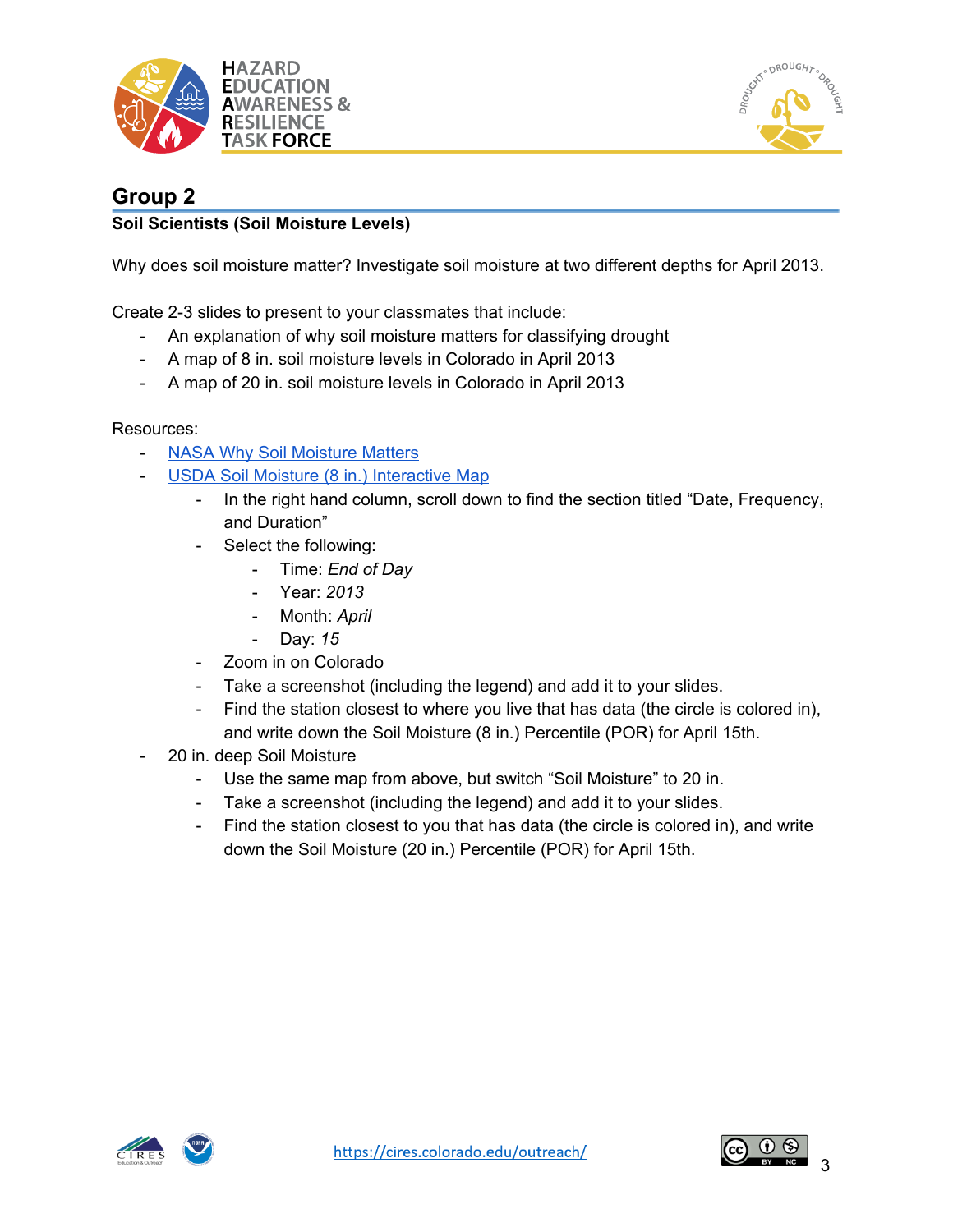



# **Group 3**

## **Surface Water Hydrologists (Streamflow, Snowpack and Reservoir Levels)**

First, learn how streamflow and snow water equivalent (SWE) are measured. Next, investigate the streamflow in the river closest to you, the peak SWE and the level of a few reservoirs closest to you in April 2013.

Create 2-3 slides to present to your classmates that include:

- An explanation of how streamflow and snow water equivalent are measured
- A map of streamflow in Colorado in April 2013
- A map of the peak SWE in Colorado in 2013
- A map of reservoir storage in Colorado in April 2013

- How does the UGSG Collect [Streamflow](https://www.usgs.gov/special-topic/water-science-school/science/how-does-usgs-collect-streamflow-data?qt-science_center_objects=0#qt-science_center_objects) Data?
- What is Snow Water [Equivalent?](https://www.nrcs.usda.gov/wps/portal/nrcs/detail/or/snow/?cid=nrcs142p2_046155)
- USGS [Hydrologic](https://waterwatch.usgs.gov/index.php?id=romap3) Unit Runoff
	- Select the following:
		- Time Period: *Water Year*
		- Map: *Runoff Percentile*
		- State: *Colorado*
		- Year: *2013*
	- Take a screenshot of the map, including the Explanation -- Percentile Range and add it to your slides.
- NRCS Snow Water [Equivalent](https://www.nrcs.usda.gov/wps/portal/wcc/home/quicklinks/imap#version=115&elements=&networks=SNTL,SCAN,SNTLT&states=!&counties=!&hucs=&minElevation=&maxElevation=&elementSelectType=all&activeOnly=true&activeForecastPointsOnly=false&hucLabels=false&hucIdLabels=false&hucParameterLabels=false&stationLabels=&overlays=&hucOverlays=&basinOpacity=100&basinNoDataOpacity=100&basemapOpacity=100&maskOpacity=0&mode=data&openSections=dataElement,parameter,date,basin,options,elements,location,networks&controlsOpen=true&popup=&popupMulti=&base=esriNgwm&displayType=station&basinType=6&dataElement=WTEQP&depth=-2¶meter=PERCENTILE&frequency=DAILY&duration=I&customDuration=&dayPart=E&year=2013&month=4&day=10&monthPart=E&forecastPubMonth=3&forecastPubDay=1&forecastExceedance=50&seqColor=1&divColor=3&scaleType=D&scaleMin=&scaleMax=&referencePeriodType=POR&referenceBegin=1981&referenceEnd=2010&minimumYears=10&hucAssociations=true&lat=39.229&lon=-104.180&zoom=7.0) Interactive Map
	- In the right hand column, scroll down to find the section titled "Date, Frequency, and Duration"
	- Select the following:
		- Year: *2013*
		- Month: April
		- Ignore the other fields
	- Zoom in on Colorado
	- Take a screenshot (including the legend) and add it to your slides.
	- Find the SNOTEL site closest to you (preferably in your watershed) and click on it. Write the name of the site and the Percentile (POR) on your slide.
- **NRCS Reservoir Storage [Interactive](https://www.nrcs.usda.gov/wps/portal/wcc/home/quicklinks/imap#version=115&elements=&networks=!&states=!&counties=!&hucs=&minElevation=&maxElevation=&elementSelectType=all&activeOnly=true&activeForecastPointsOnly=false&hucLabels=false&hucIdLabels=false&hucParameterLabels=false&stationLabels=&overlays=&hucOverlays=&basinOpacity=100&basinNoDataOpacity=100&basemapOpacity=100&maskOpacity=0&mode=data&openSections=dataElement,parameter,date,basin,elements,location,networks&controlsOpen=true&popup=&popupMulti=&base=esriNgwm&displayType=station&basinType=6&dataElement=RESC&depth=-8¶meter=PCTAVG&frequency=MONTHLY&duration=I&customDuration=1&dayPart=E&year=2020&month=2&day=10&monthPart=E&forecastPubMonth=3&forecastPubDay=1&forecastExceedance=50&seqColor=1&divColor=3&scaleType=D&scaleMin=&scaleMax=&referencePeriodType=POR&referenceBegin=1981&referenceEnd=2010&minimumYears=20&hucAssociations=true&lat=47.33&lon=-121.83&zoom=4.0) Map** 
	- In the right hand column, scroll down to find the section titled "Date, Frequency, and Duration"
	- Select the following:



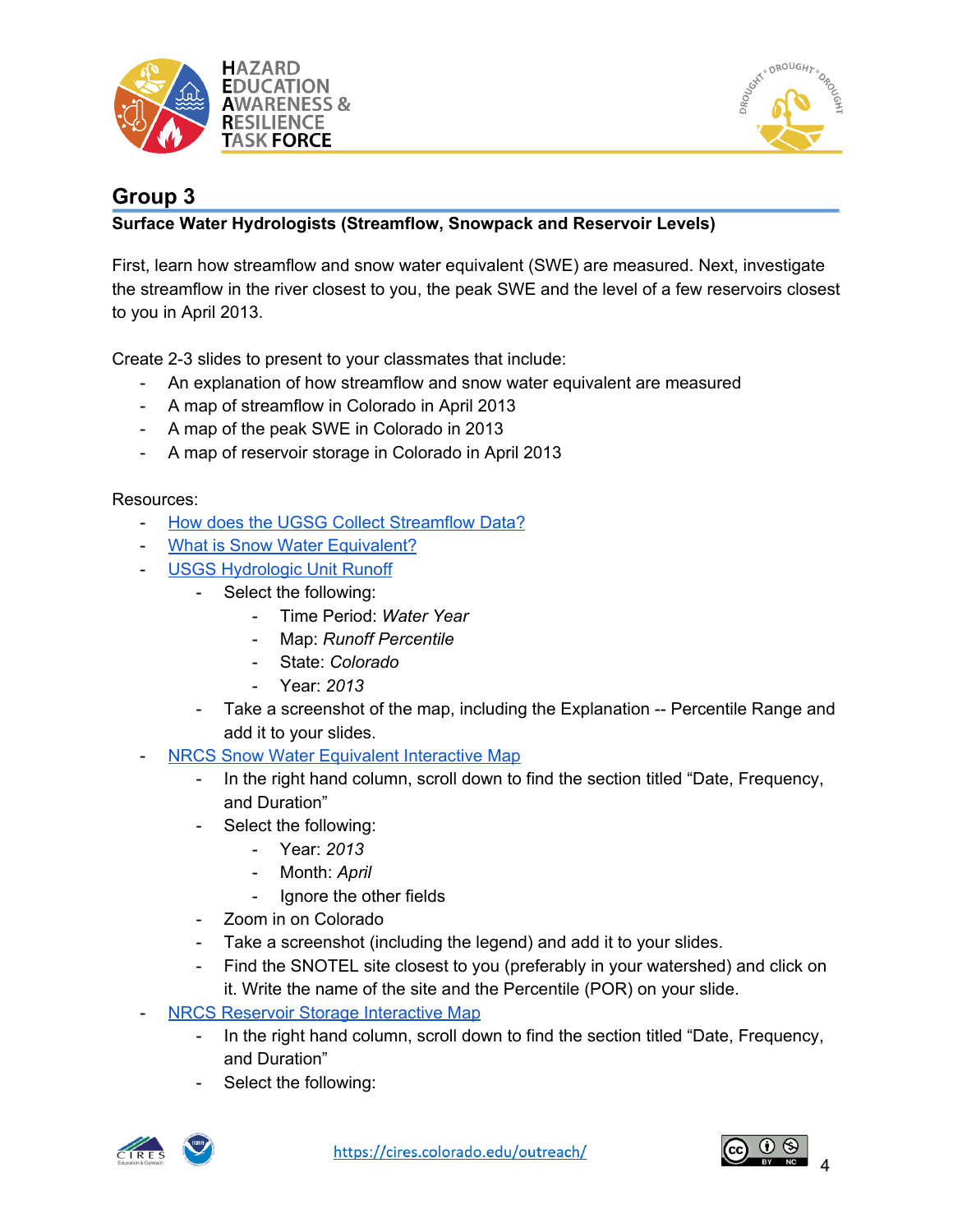



- Year: *2013*
- Month: *April*
- Part: *End of Month*
- Zoom in on Colorado
- Take a screenshot (including the legend) and add it to your slides.
- Find three reservoirs closest to you, hover your mouse over them, and include the Percent 1981-2020 Average figure on your slide, including the name of the reservoir.



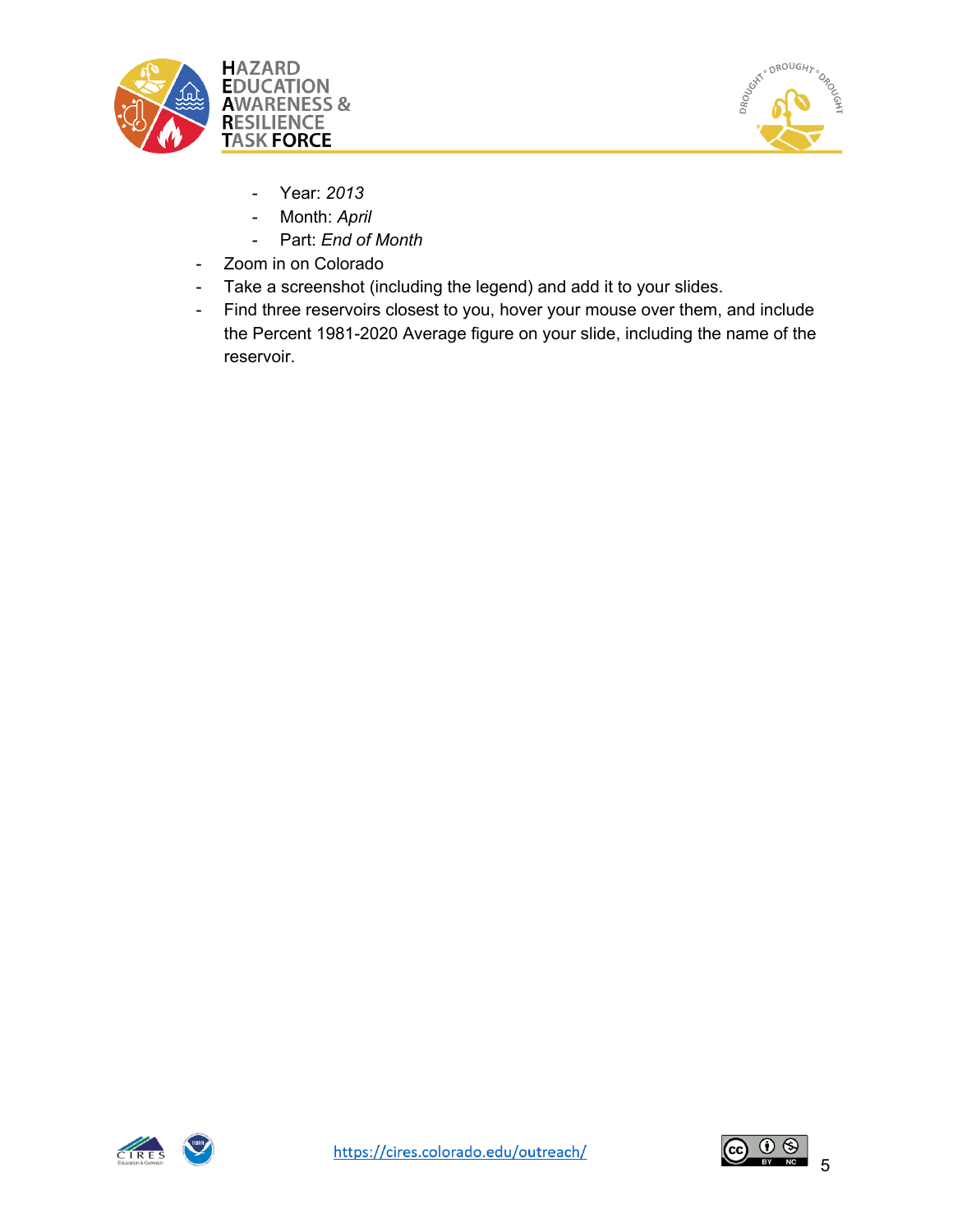



# **Group 4**

## **Irrigation District Managers (Agricultural Health and Impacts)**

What is the Vegetation Drought Response Index (VegDRI), and why is it important? Investigate the VegDRI dataset and its importance for agriculture, and explore reports in the Drought Impact Reporter in April of 2013.

Create 2-3 slides to present to your classmates that include:

- An explanation of the Vegetation Drought Response Index (VegDRI)
- A map of VegDRI for April 14, 2013
- Examples of drought impacts in Colorado reported in April 2013

- [Vegetation](https://vegdri.unl.edu/) Drought Response Index (VegDRI)
	- Scroll down the homepage, and read the "About VegDRI" section to learn about the dataset.
	- Click on the "FAQ" tab to learn more about VegDRI
	- To find a map of VegDRI for April 2013, click on the "Archive" tab
		- Select the following:
			- Select an area of interest: *Colorado, Complete*
			- First map: *April 14, 2013*
			- Second map: *April 21, 2013*
		- To get a better image, click "download PDF" under April 14, 2013, and take a screenshot of the PDF to put in your slides. Don't put the April 21, 2013 map in your slides.
- National Drought [Mitigation](https://droughtreporter.unl.edu/map/) Impacts Drought Impact Reporter
	- On the right hand side, select the following:
		- Scales: *County*
		- Keep the box next to "Impacts" selected, do not click box for "Reports" or "Drought Declarations"
		- Time Period: *Customize*
			- Start: 04-01-2013
			- End: 04-30-2013
		- Location:
			- State: *Colorado*
			- County: *All Counties*
		- Categories: Keep all boxes checked
		- Report Types: Keep all boxes checked
	- Click Refresh. A map of Colorado should appear.



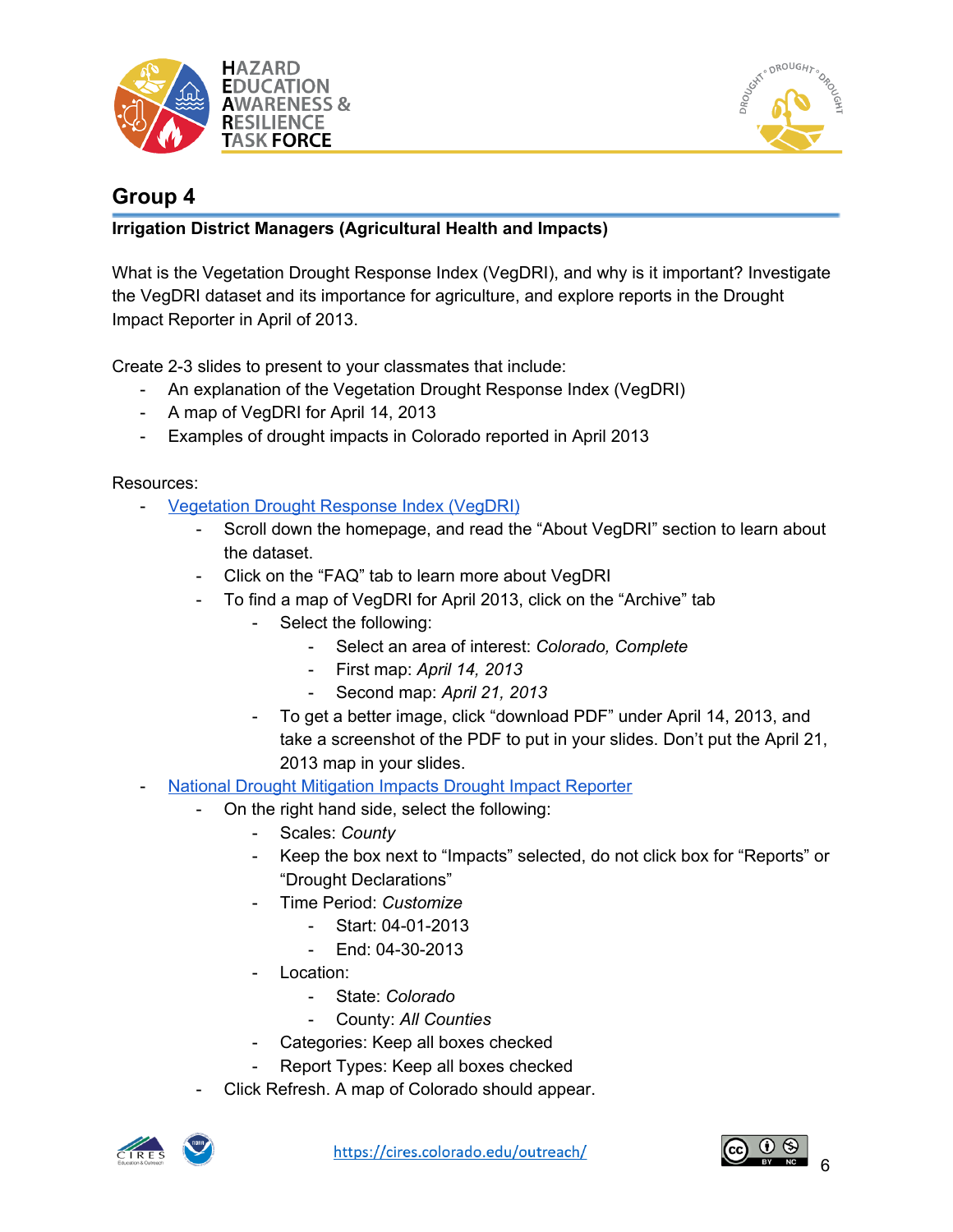



- Browse through the "Impacts List" in the box below the map. Click on the links, and create a short list of the impacts in a slide.
- Click on your county, a box should pop up that says "Impacts, xx County, CO". Click on "Impacts List" and record the impacts specific to your county in the slide as well (if there are any).



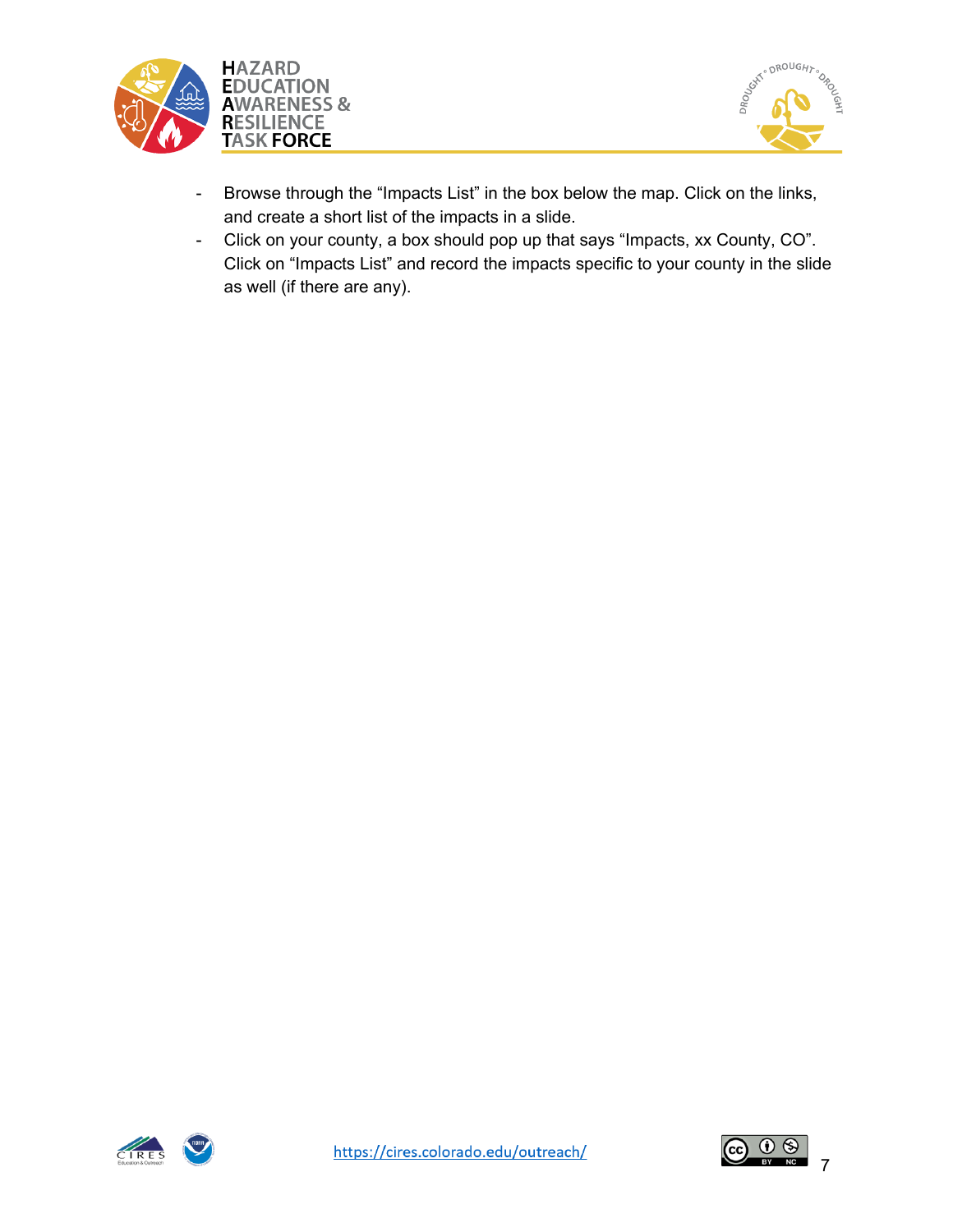



# **Part 3: Drought Classification**

## **Based on the evidence, which drought severity classification should Colorado receive in April 2013?**

|                |                                   | Drought Classification Table Page 1                                                                                                                                                                  |                                                     |                                                          | Ranges                                       |                                               |
|----------------|-----------------------------------|------------------------------------------------------------------------------------------------------------------------------------------------------------------------------------------------------|-----------------------------------------------------|----------------------------------------------------------|----------------------------------------------|-----------------------------------------------|
| Category       | (Drought Severity)<br>Description | Possible Impacts                                                                                                                                                                                     | Severity Index (PDSI)<br>Palmer Drought<br>Group 1: | Precipitation Index<br>Standardized<br>Group 1:<br>(SPI) | Group 2:<br>USDA<br>Soil Moisture<br>(8 in.) | Soil Moisture<br>Group 2:<br>USDA<br>(20 in.) |
| <b>DO</b>      | Abnormally<br>Dry                 | · Short-term dryness slowing planting, growth of crops or<br>· Pastures or crops not fully recovered<br>· Some lingering water deficits<br>Coming out of drought:<br>Going into drought:<br>pastures | $-1.0$ to $-1.9$                                    | $-0.5$ to $-0.7$                                         | 21 to 30                                     | 21 to 30                                      |
| δ              | Moderate<br>Drought               | ● Streams, reservoirs, or wells low, some water shortages<br>developing or imminent.<br>· Voluntary water-use restrictions requested<br>· Some damage to crops, pastures                             | $2.0$ to $2.9$                                      | $0.8$ to $-1.2$                                          | 11 to 20                                     | 11 to 20                                      |
| D <sub>2</sub> | Severe<br>Drought                 | . Crop or pasture losses likely<br>• Water restrictions imposed<br>• Water shortages common                                                                                                          | $-3.0$ to $-3.9$                                    | $-1.3$ to $-1.5$                                         | 6 to 10                                      | 6 to 10                                       |
| B3             | Extreme<br>Drought                | . Widespread water shortages or restrictions<br>· Major crop/pasture losses                                                                                                                          | $-4.0$ to $-4.9$                                    | $-1.6$ to $-1.9$                                         | 3 to 5                                       | 3 to 5                                        |
| <b>N</b>       | Exceptional<br>Drought            | · Shortages of water in reservoirs, streams, and wells<br>· Exceptional and widespread crop/pasture losses<br>creating water emergencies.                                                            | 5.0 or less                                         | -2.0 or less                                             | 0 to 2                                       | 0 to 2                                        |

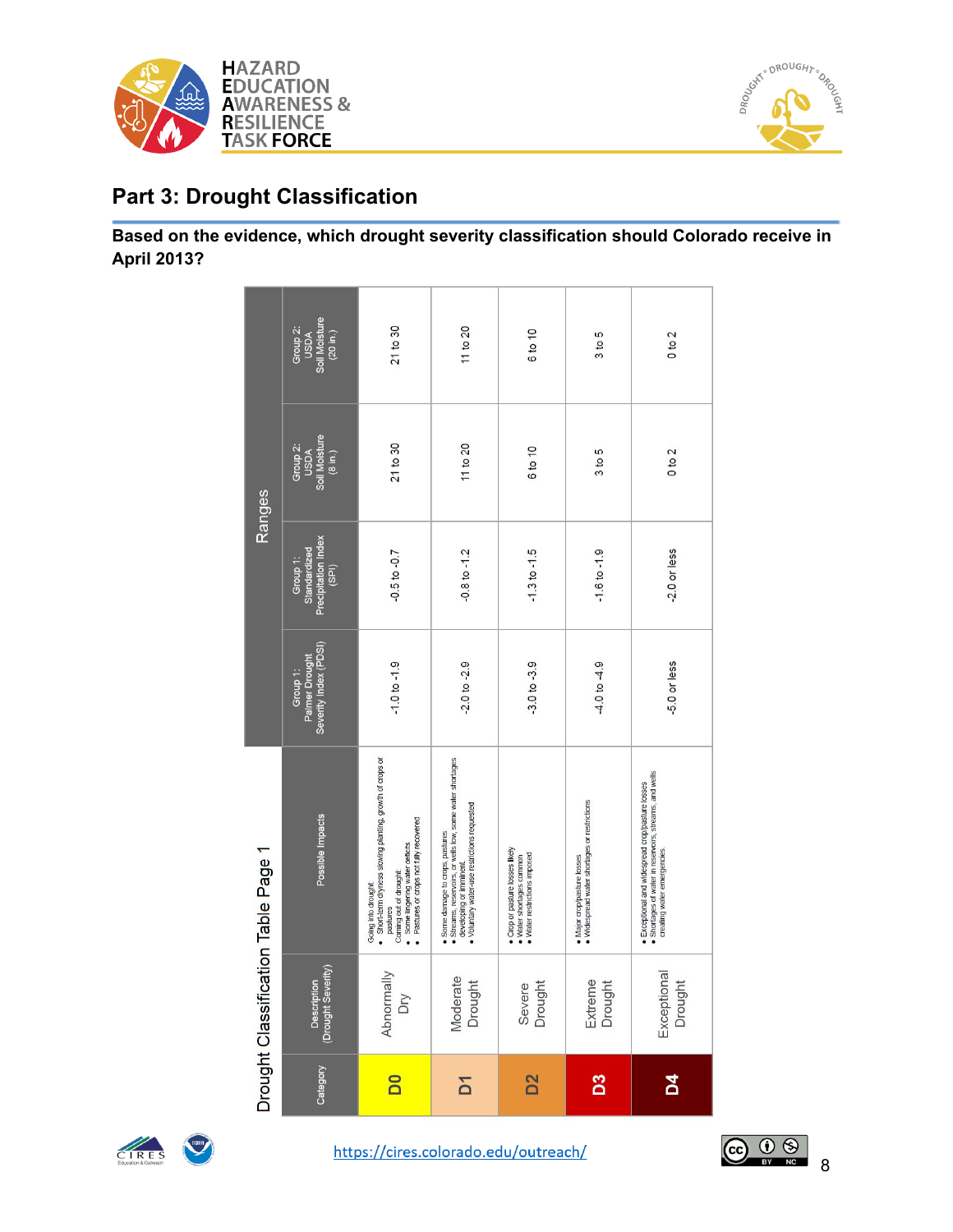



## **Based on the evidence, which drought severity classification should Colorado receive in April 2013?**

|                                     | Category                                                     | $\overline{\mathsf{D}}$      | $\overline{D}$      | D <sub>2</sub> | D <sub>3</sub>     | $\overline{a}$         |
|-------------------------------------|--------------------------------------------------------------|------------------------------|---------------------|----------------|--------------------|------------------------|
| Drought Classification Table Page 2 | (Drought Severity)<br>Description                            | Abnormally Dry               | Moderate<br>Drought | Severe Drought | Extreme<br>Drought | Exceptional<br>Drought |
|                                     | Group 4:<br>Reported Impacts                                 |                              |                     |                |                    |                        |
|                                     | Group 3:<br>USGS Hydrologic<br>Unit Runoff                   | $25 - 75$                    | $10 - 24$           | $10 - 24$      | $rac{1}{2}$        | <b>Lowest</b>          |
| Ranges                              | Equivalent (SWE)<br>Group 3:<br>NRCS Peak<br>Snow Water      | $50 - 62.5$                  | $37.5 - 50$         | $25 - 37.5$    | $12 - 25$          | 0.12.5                 |
|                                     | Group 3:<br>NRCS<br>Reservoir<br>Storage                     | $>100\%$                     | $75 - 100%$         | $50 - 75%$     | $25 - 50%$         | ${}^{25\%}$            |
|                                     | Vegetation Drought<br>Response Index<br>Group 4:<br>(VegDRI) | Pre-Drought<br><b>Stress</b> | Moderate Drought    | Severe Drought | Extreme Drought    | Extreme Drought        |



CIRES